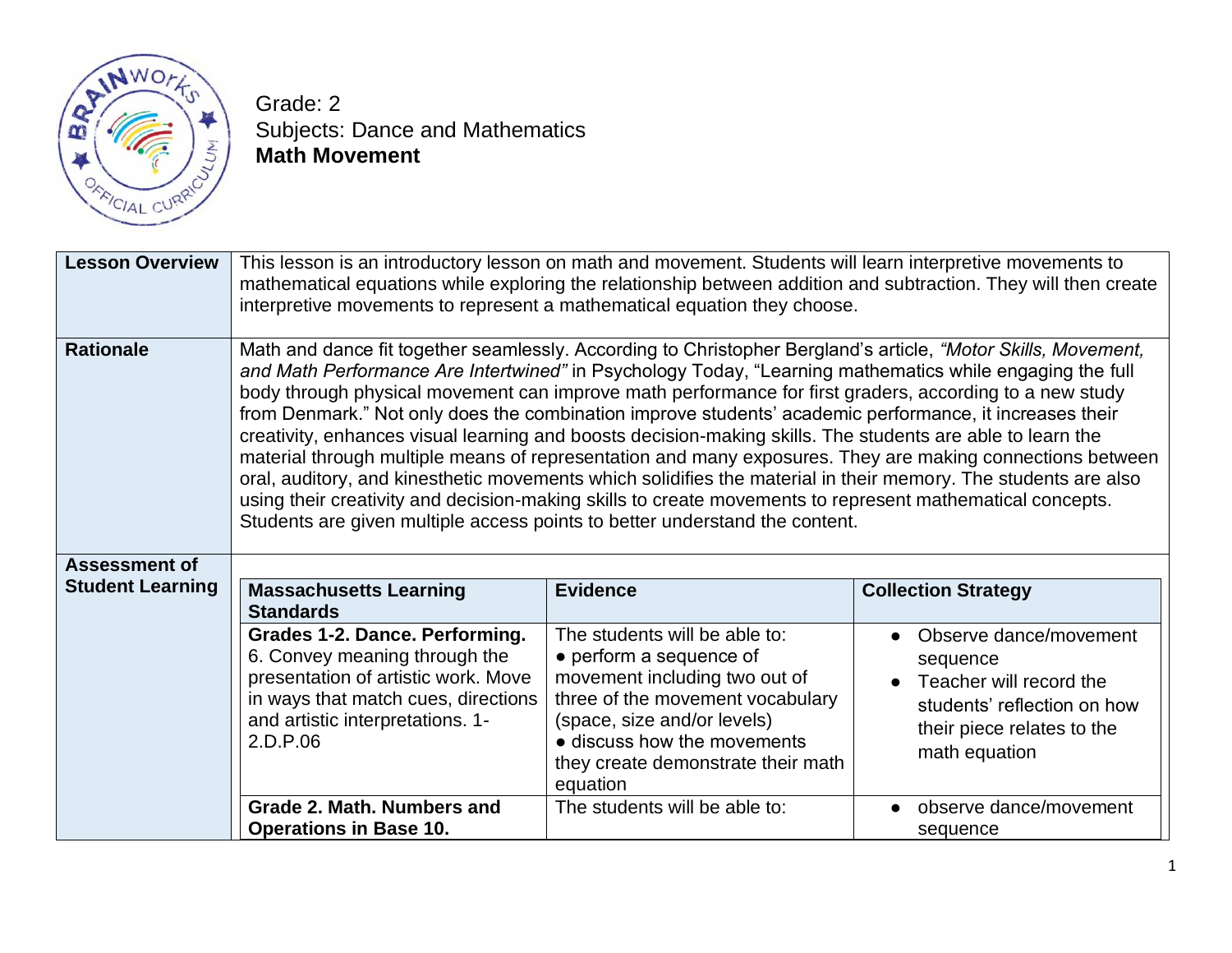| <b>Essential</b><br><b>Questions</b>     | Explain why addition<br>and subtraction strategies work,<br>using place value and the<br>properties of operations. 2.NBT.9.<br>problem solver?<br>How does movement create meaning?<br>How do mathematical operations relate to each other? | • represent their math equations<br>using movement while explaining<br>the reasoning behind their choices.<br>• recognize other students math<br>equations by watching/listening to<br>the movement/sound<br>How does finding the common characteristics among similar problems help me to be a more efficient | Teacher will record the<br>students' reflection on how<br>their piece relates to the<br>math equation<br>Teacher's checklist |
|------------------------------------------|---------------------------------------------------------------------------------------------------------------------------------------------------------------------------------------------------------------------------------------------|----------------------------------------------------------------------------------------------------------------------------------------------------------------------------------------------------------------------------------------------------------------------------------------------------------------|------------------------------------------------------------------------------------------------------------------------------|
|                                          | How can mathematics be represented by movement?                                                                                                                                                                                             |                                                                                                                                                                                                                                                                                                                |                                                                                                                              |
| <b>Enduring</b><br><b>Understandings</b> | $\bullet$<br>Movement can create meaning.                                                                                                                                                                                                   | Addition and subtraction can be solved by following rules of math strategies.<br>Dance can be represented to explain mathematical concepts.                                                                                                                                                                    |                                                                                                                              |
| <b>Materials and</b><br><b>Needs</b>     | $\bullet$<br>vocabulary chart/visual<br>large enough space for students to move                                                                                                                                                             | equation cards (teacher will create or download from internet)                                                                                                                                                                                                                                                 |                                                                                                                              |
| <b>Advancing</b><br><b>Vocabulary</b>    | Math Vocabulary:<br>addends<br>addition<br>difference<br>equals<br>fact family<br>subtraction<br>sum<br>Arts Vocabulary:<br>levels of movement<br>locomotor<br>non-locomotor<br>size<br>space                                               |                                                                                                                                                                                                                                                                                                                |                                                                                                                              |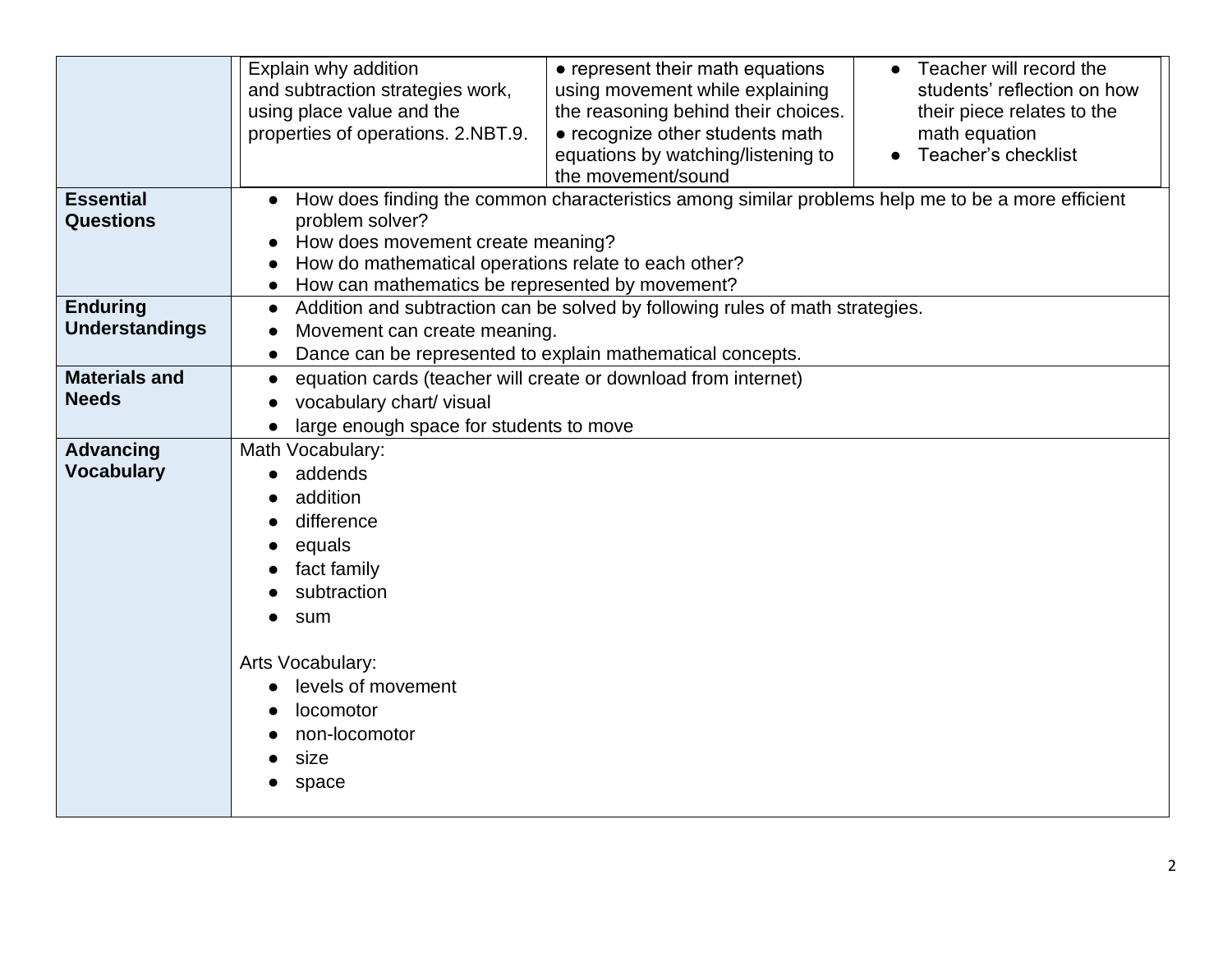| <b>Support &amp;</b>                 | terms and definitions posted for students to refer to and cycle back to throughout the lesson<br>$\bullet$                                                                                                                                                                                                                                                                                                                                                                                                                                                                                                                                                                                                                                                                                                                                                                                                                                                                                                                                                                                                                                                                                                                                                                                                                                                                                                                                                                                                                                                                                                                                                                                                                                                                                              |
|--------------------------------------|---------------------------------------------------------------------------------------------------------------------------------------------------------------------------------------------------------------------------------------------------------------------------------------------------------------------------------------------------------------------------------------------------------------------------------------------------------------------------------------------------------------------------------------------------------------------------------------------------------------------------------------------------------------------------------------------------------------------------------------------------------------------------------------------------------------------------------------------------------------------------------------------------------------------------------------------------------------------------------------------------------------------------------------------------------------------------------------------------------------------------------------------------------------------------------------------------------------------------------------------------------------------------------------------------------------------------------------------------------------------------------------------------------------------------------------------------------------------------------------------------------------------------------------------------------------------------------------------------------------------------------------------------------------------------------------------------------------------------------------------------------------------------------------------------------|
| <b>Accommodations</b>                | explicit teaching of vocabulary with modeling                                                                                                                                                                                                                                                                                                                                                                                                                                                                                                                                                                                                                                                                                                                                                                                                                                                                                                                                                                                                                                                                                                                                                                                                                                                                                                                                                                                                                                                                                                                                                                                                                                                                                                                                                           |
| Inspired by                          | gradual release of responsibility                                                                                                                                                                                                                                                                                                                                                                                                                                                                                                                                                                                                                                                                                                                                                                                                                                                                                                                                                                                                                                                                                                                                                                                                                                                                                                                                                                                                                                                                                                                                                                                                                                                                                                                                                                       |
| <b>Universal Design</b>              | addition of sound with the movement to help visually impaired student access the lesson                                                                                                                                                                                                                                                                                                                                                                                                                                                                                                                                                                                                                                                                                                                                                                                                                                                                                                                                                                                                                                                                                                                                                                                                                                                                                                                                                                                                                                                                                                                                                                                                                                                                                                                 |
| for Learning                         |                                                                                                                                                                                                                                                                                                                                                                                                                                                                                                                                                                                                                                                                                                                                                                                                                                                                                                                                                                                                                                                                                                                                                                                                                                                                                                                                                                                                                                                                                                                                                                                                                                                                                                                                                                                                         |
| <b>Lesson Plan</b>                   | Warm-up - 15 minutes                                                                                                                                                                                                                                                                                                                                                                                                                                                                                                                                                                                                                                                                                                                                                                                                                                                                                                                                                                                                                                                                                                                                                                                                                                                                                                                                                                                                                                                                                                                                                                                                                                                                                                                                                                                    |
| <b>Progression</b><br><b>Details</b> | In a circle, the teacher will ask the students to show the number two, modeling holding two fingers up.<br>$\bullet$<br>Then she/he/they will try this with more examples using four, seven, nine, one, and three. In the circle,<br>students will then choose their own number and how they would like to represent it. The teacher will<br>model by saying "If I choose four, I may represent it by stomping my feet four times or spinning around<br>four times." The teacher will model this activity and give ideas of different movements that could be done<br>using the specific terms.<br>As the teacher models, students will try out the different movements. The terms locomotor and non-<br>locomotor will be highlighted and explained with examples of each. The space used for the movement<br>will be discussed along with levels and size. (Teacher will model the levels of dance for the students).<br>Each movement will include sound of some type to help accommodate for our visually impaired learner.<br>The teacher will know to move on when she/he/they sees each student representing their number                                                                                                                                                                                                                                                                                                                                                                                                                                                                                                                                                                                                                                                                        |
|                                      | correctly with the correct number of sounds. (DOK 1 - match and identify)<br><b>Exploration - 45 minutes</b><br>Next the students will be asked to think of an addition problem. The teacher will ask the students "What<br>does a problem need to have to be an addition problem?" They should be able to come up with two<br>numbers (addends or parts), an addition (plus) sign, an equal sign and a sum (whole). If they are<br>unable to come up with all of the components the teacher can prompt them and go over any necessary<br>vocabulary. They can reference the vocabulary visual as needed. (DOK 2 - categorize)<br>The teacher will explain to the class that they will create a class addition problem, calling two volunteers<br>to recreate their movements in the middle of the circle. The rest of the class will work to add the two<br>numbers together to get the sum. A different student will come into the circle to represent the sum with<br>movement. They can either copy the two original movements in sequence or create another movement<br>to represent the correct number. Two other students will make movements for the plus sign and equal<br>sign. Sample movements for adding may be physically creating a plus sign with their arms or pushing<br>their arms together as if they were joining two things together. Once they have practiced the movement<br>a couple times, they will present their number sentence to the class. The class will try to do the dance<br>along with them after the presentation. The class will discuss the different movements they noticed and<br>what they think the reasoning was behind those movements, then the students who presented will share<br>their thinking. (DOK 2- interpret and apply, and DOK 3 - reasoning) |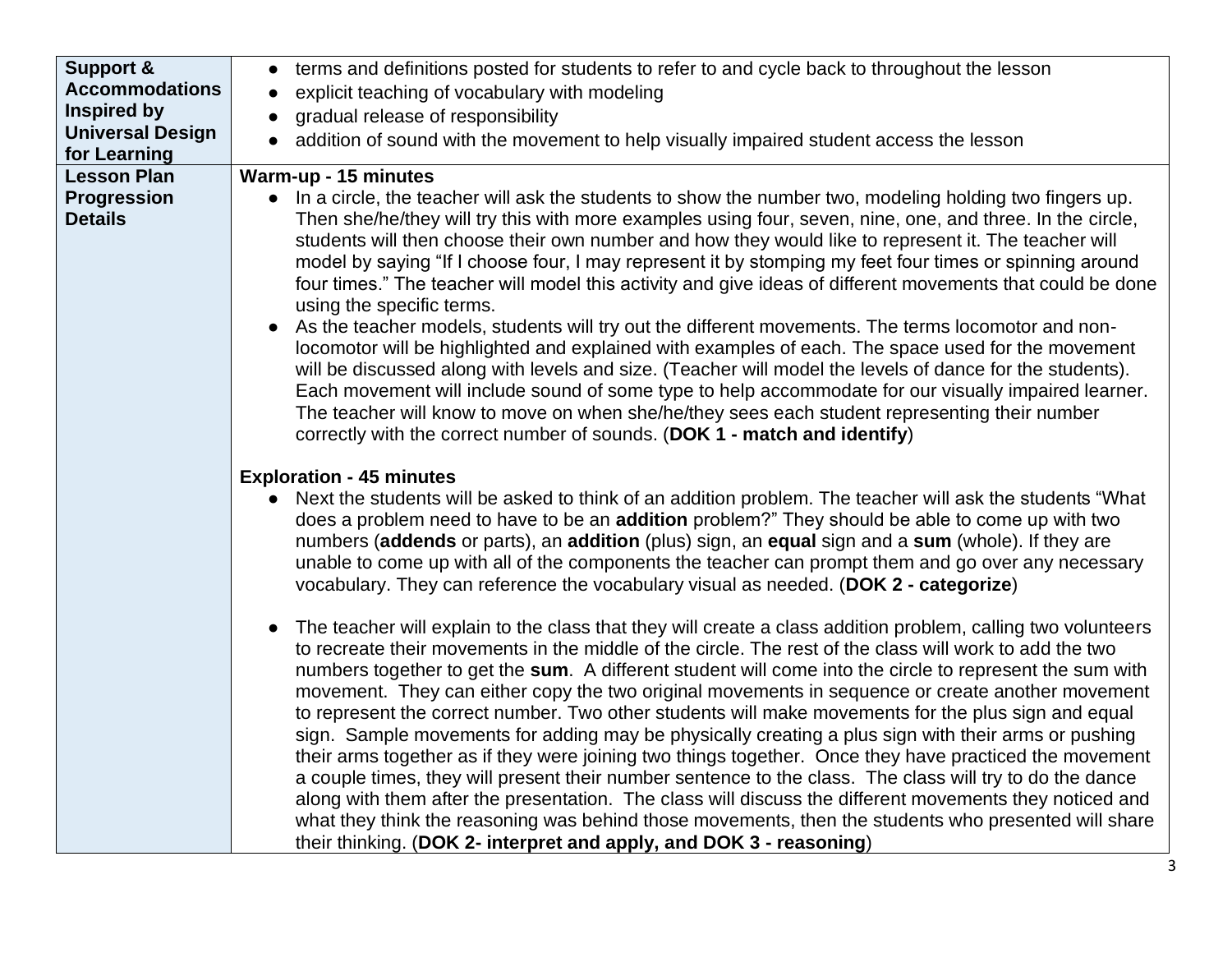- In groups of five, students will create their own addition equation dance to perform for the class. Students will choose from a hat of preselected addition sentences and will be given five minutes to practice their dance. The class will try to guess the equation after the presentation, so they should be kept secret. During this time, the teacher will walk around to observe the students' progress and gauge their understanding. Now is the time to clear up any confusion a student may be having.
- After the students present their problem, the class will have the chance to quess what equation they think the group created. We will discuss what we saw, focusing on both the equation and the movements observed. Were they **locomotor** or **non-locomotor**? (**DOK 2 - classify**) What levels did the group use? What sizes? How much space did they use? (**DOK 3 - describe**)
- After everyone has presented, the teacher will go back to a whole-group discussion similar to earlier. This time the focus will be on the components of a subtraction problem. What does a **subtraction** problem need to include? The students should be able to come up with a whole, two parts, a **subtraction** sign (minus) and an equal sign. They should know that the whole needs to be in front of the **subtraction** sign because we are taking away from the largest number. If they are unable to come up with all of the components the teacher can prompt them and go over any necessary vocabulary. They can reference the vocabulary visual as needed. (**DOK 1 - recall**)
- The teacher will review the whole group addition dance that was created earlier in the lesson and challenge the students to think of this problem in terms of a subtraction sentence. What would look different? What would stay the same?\* Once the class has worked through this problem together, the students who volunteered last time will come up and reverse the problem making a subtraction sentence. The class will reflect what has happened and the reasoning behind it. (**DOK 3 - reasoning**)
- ●

\*Sample questions can be given to better guide students with their reflection.

## **Conclusion - (20 minutes)**

- The groups will be asked to take their addition sentence and now create a dance that represents both addition and subtraction with the same numbers. They can use the same dance or create a new one. They will be reminded to think about **locomotor** vs. **non-locomotor** movements, space, size and levels as they create their challenge dance. During this time, the teacher will walk around to observe the students' progress and gauge their understanding. Now is the time to clear up any confusion a student may be having.
- Once each group has had about 8 minutes to practice, they will present their final dance to the class. Again the class will discuss what has happened and why they think that group made those choices. The